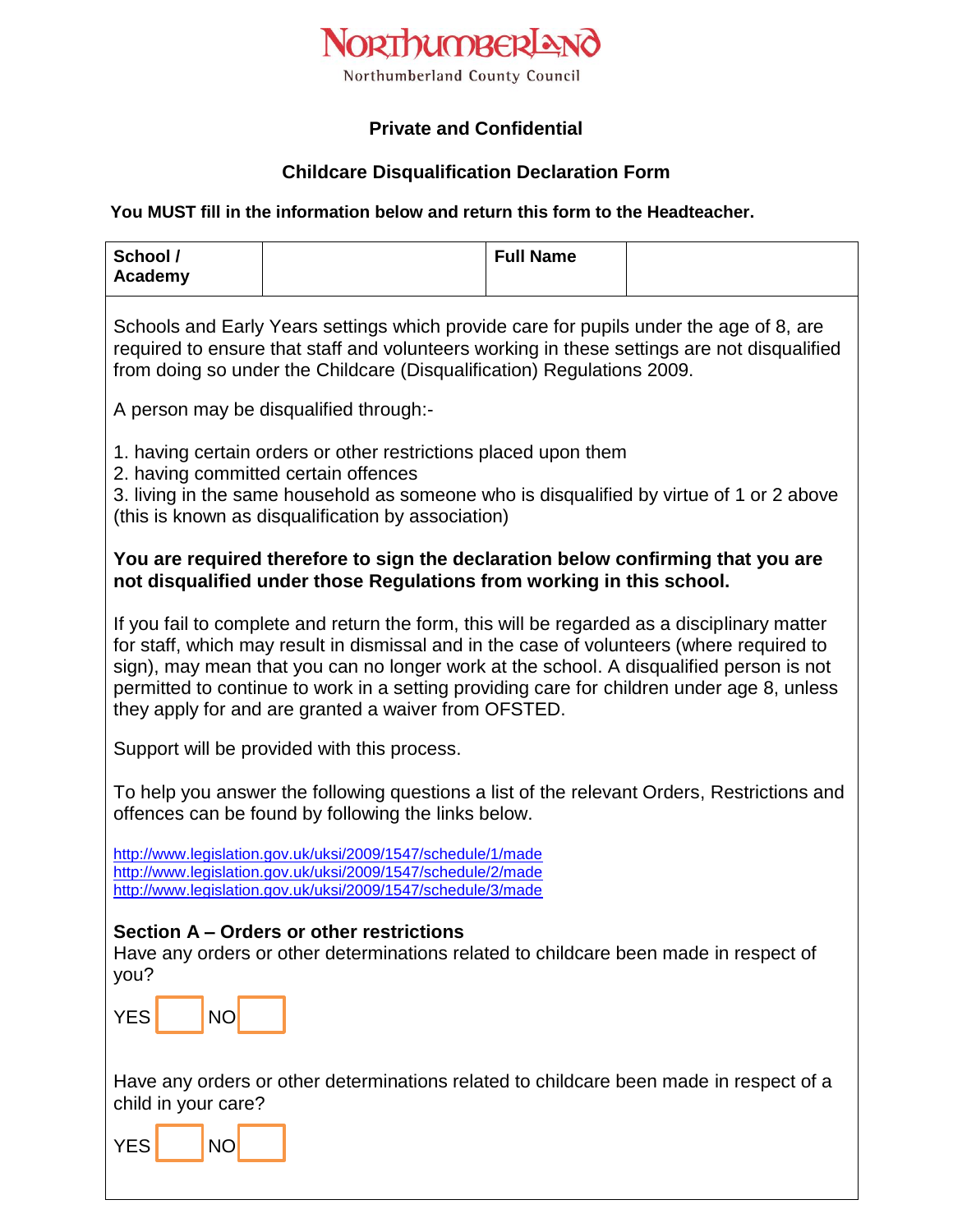| Have any orders or other determinations been made which prevents you from being<br>registered in relation to child care, children's homes or fostering?                                          |  |  |  |
|--------------------------------------------------------------------------------------------------------------------------------------------------------------------------------------------------|--|--|--|
| <b>YES</b><br><b>NO</b>                                                                                                                                                                          |  |  |  |
| Are there any other relevant orders, restrictions or prohibitions in respect of you as set<br>out in the Schedule 1 of the Regulations? (Please see appendix 1)                                  |  |  |  |
| <b>YES</b><br><b>NO</b>                                                                                                                                                                          |  |  |  |
| Are you barred from working with Children (Disclosure and Barring Service (DBS)?                                                                                                                 |  |  |  |
| <b>YES</b><br><b>NO</b>                                                                                                                                                                          |  |  |  |
| Are you prohibited from Teaching?                                                                                                                                                                |  |  |  |
| <b>YES</b><br><b>NO</b>                                                                                                                                                                          |  |  |  |
| <b>Section B – Specified and Statutory Offences</b><br>Have you been cautioned (including a reprimand or warning) since 6 April 2007 or have<br>you ever been convicted of any of the following: |  |  |  |
| Any offence against or involving a child? (A child is a person under the age of 18)                                                                                                              |  |  |  |
| <b>YES</b><br><b>NO</b>                                                                                                                                                                          |  |  |  |
| Any violent* or sexual offence against an adult? (*a violent offence in this context is<br>murder, manslaughter, kidnapping, false imprisonment, ABH, GBH)                                       |  |  |  |
| <b>YES</b><br><b>NO</b>                                                                                                                                                                          |  |  |  |
| Any offence under the Sexual Offences Act?                                                                                                                                                       |  |  |  |
| <b>YES</b><br><b>NO</b>                                                                                                                                                                          |  |  |  |
| Any other relevant offence?                                                                                                                                                                      |  |  |  |
| <b>YES</b><br><b>NO</b>                                                                                                                                                                          |  |  |  |
| Have you ever been cautioned, reprimanded, given a warning for or convicted of any<br>similar offence in another country?                                                                        |  |  |  |
| <b>YES</b><br><b>NO</b>                                                                                                                                                                          |  |  |  |